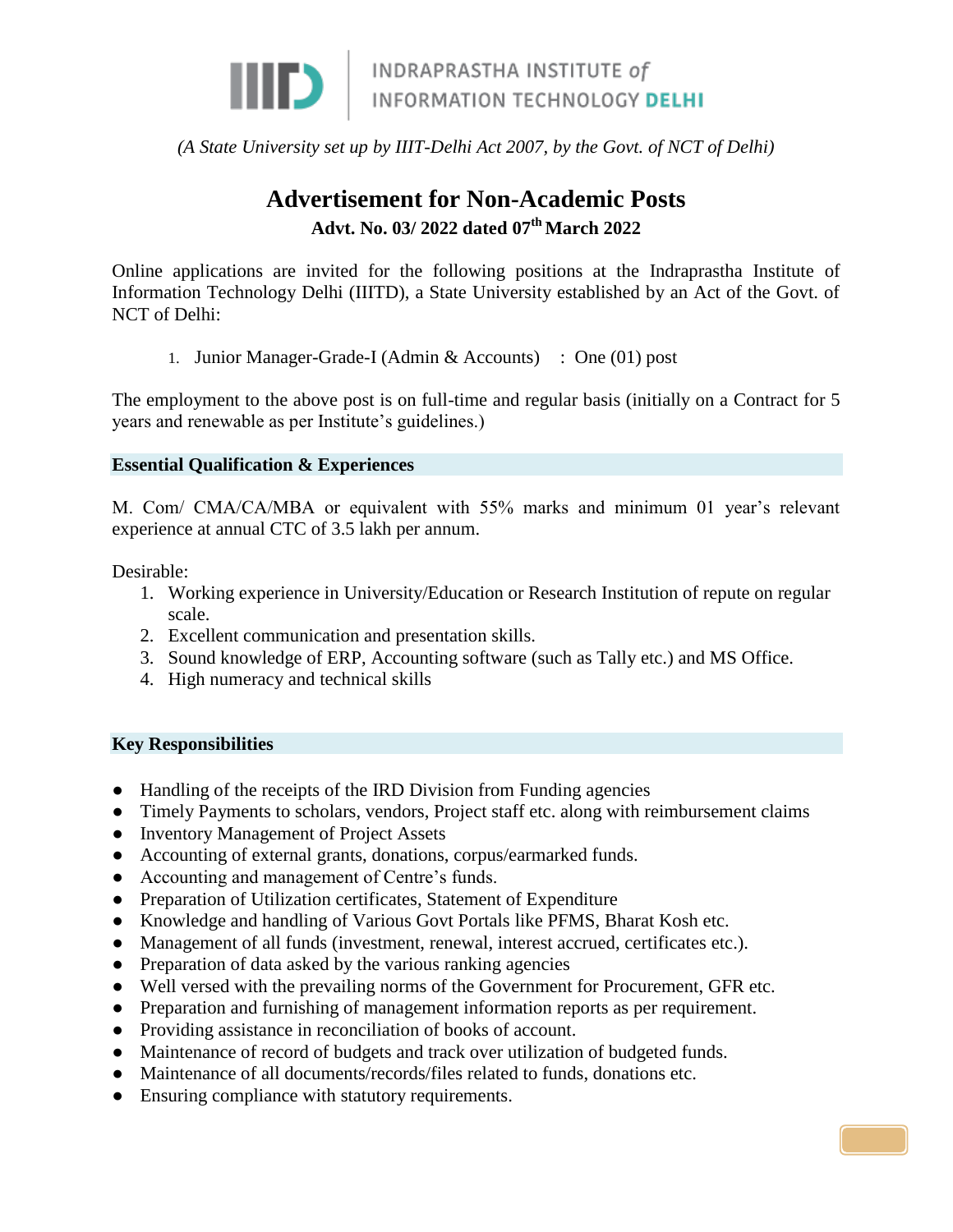• Any other work assigned from time to time.

## **Pay and Other Benefits**

| <b>S. No.</b> | <b>Title of Post</b>   | Level<br>(7 <sup>th</sup> PC) | <b>Initial</b><br><b>Basic Pay</b> | <b>Monthly CTC</b><br>(Approx.) |
|---------------|------------------------|-------------------------------|------------------------------------|---------------------------------|
|               | Junior Manager-Grade-I |                               | $25,500/-$                         | $Rs.66,000/$ -                  |
|               | (Admin & Accounts)     |                               |                                    |                                 |

Other benefits include Dearness allowance as per govt. rates, HRA or leased accommodation, Transport allowance, NPS, LTC, Telephone reimbursement, Health Insurance, Group life Insurance, Critical Care Illness, Gratuity, Leave Encashment, Professional Development Fund & such other benefits as may be applicable from time to time.

## **Note:**

1. Qualification, age and experience/s will be reckoned as on last date of this advertisement.

## **General Information/ Conditions/ Instructions**

- 1. Age limit:
	- a. The maximum age limit for Junior Manager is 30 years as on the date of the advertisement.
	- b. Age limit is not applicable for internal candidates.
- 2. All the appointment will be on contract for a period of up to five years, which shall be renewed based on performance (annually and at the end of 5 years) for continuation of their services as per institute regulations. The age of retirement will be 60 years.
- 3. Prescribed qualifications are minimum and the mere fact that a candidate possessing the same will not entitle him/her to be called for interview. In this regard the decision of the Institute/ Screening Committee will be final and no request in this regard for reconsideration etc. will be entertained through any means.
- 4. Shortlisted candidates will be informed for interviews through e-mails only.
- 5. The Institute reserves the right to restrict the number of candidates for interview to a reasonable limit, on the basis of qualification and experience.
- 6. The Institute also reserves the right of rejecting any or all the applications without assigning any reasons thereof.
- 7. Eligibility of a candidate to the post will not automatically mean that he/she will be shortlisted and called for interview. No request in this regard will be entertained for review etc.
- 8. Qualifications/experience, age may be relaxed for exceptional candidates.
- 9. The Institute observes working 5 days a week and National Holidays as followed by the Institute on the lines of the Govt. of Delhi notification.
- 10. Number of positions may be increased or decreased depending upon the requirements.
- 11. The selected candidates will be expected to join within one month from the offer of appointment.

PAG